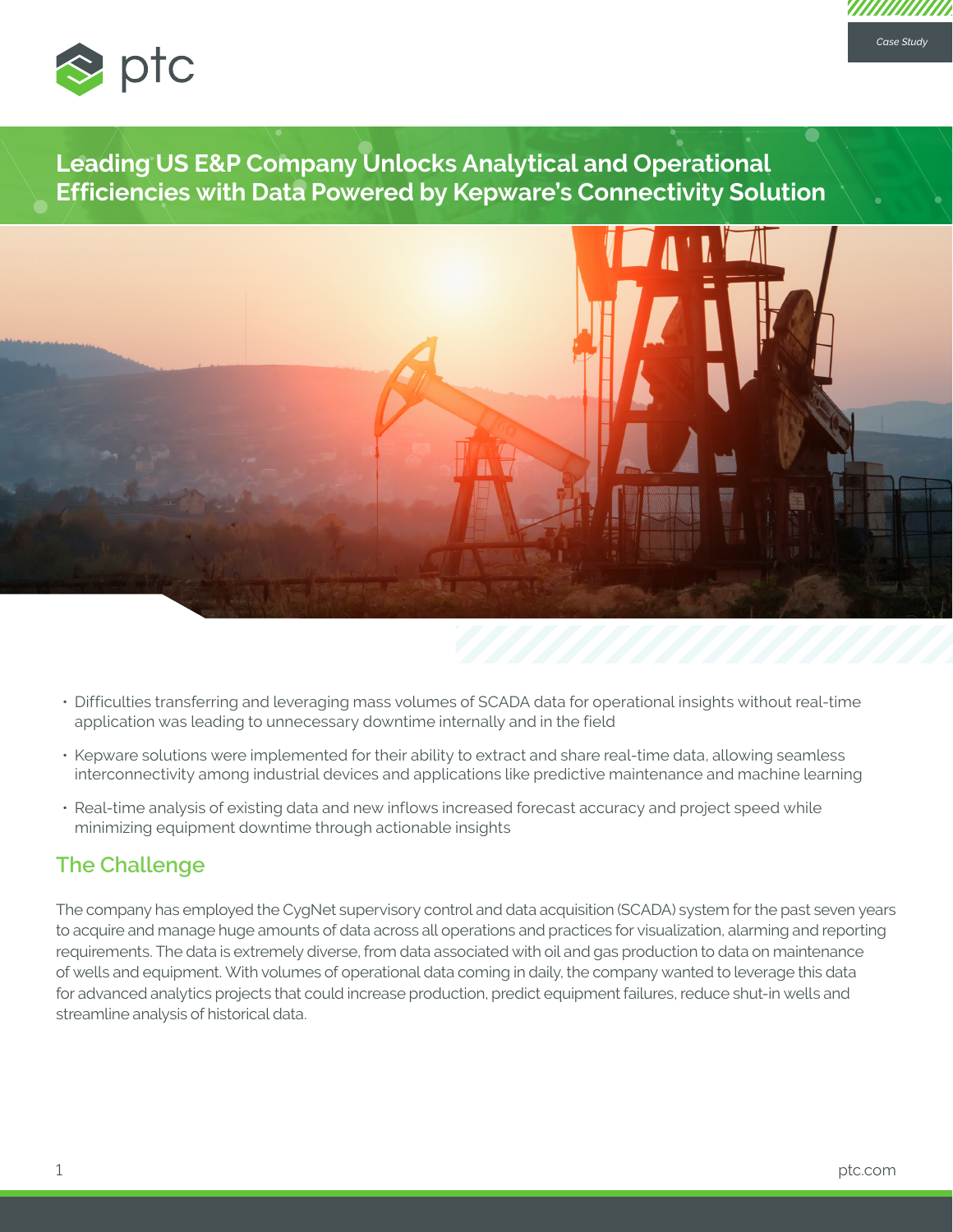

However, collecting volumes of data into their data warehouse, powered by Cloudera, was no simple task, as it was historically difficult to transfer data out of their CygNet SCADA system. Gathering data using ETL (Extract, Transform, Load) from just one CygNet server was difficult enough with each server running on up to 15 databases. With the company's nine CygNet servers needed for their wide-spread production operations, they were running hundreds of jobs each day to handle the massive volume of data. The SCADA system didn't allow for real-time streaming of data flows, so ETL micro-batches running in 15-minute intervals had to factor in missed updates outside of those windows, which was extremely time consuming. In addition, requests for data beyond their two-year history retention period called for archived databases to be spun-up into new environments and converted to the latest version of their SCADA system's historian. The laborious process of extracting data was an

administrative burden and took time away from performing the actual analysis of the data.

These inefficiencies in collecting, organizing and analyzing data were also preventing the company from creating efficiencies in the field. For example, water haulers transporting waste fluids away from production sites didn't have the necessary insights from real-time data. These insights have the ability to reduce downtime and costs caused by remote route locations, severe weather and communication lags between job completions. The company also wanted to reduce downtime on electrical submersible pumps (ESP), one of their most costly issues. With the existing system, days could pass before failures and root causes were identified, and the company was at the mercy of service providers dealing with numerous other clients.